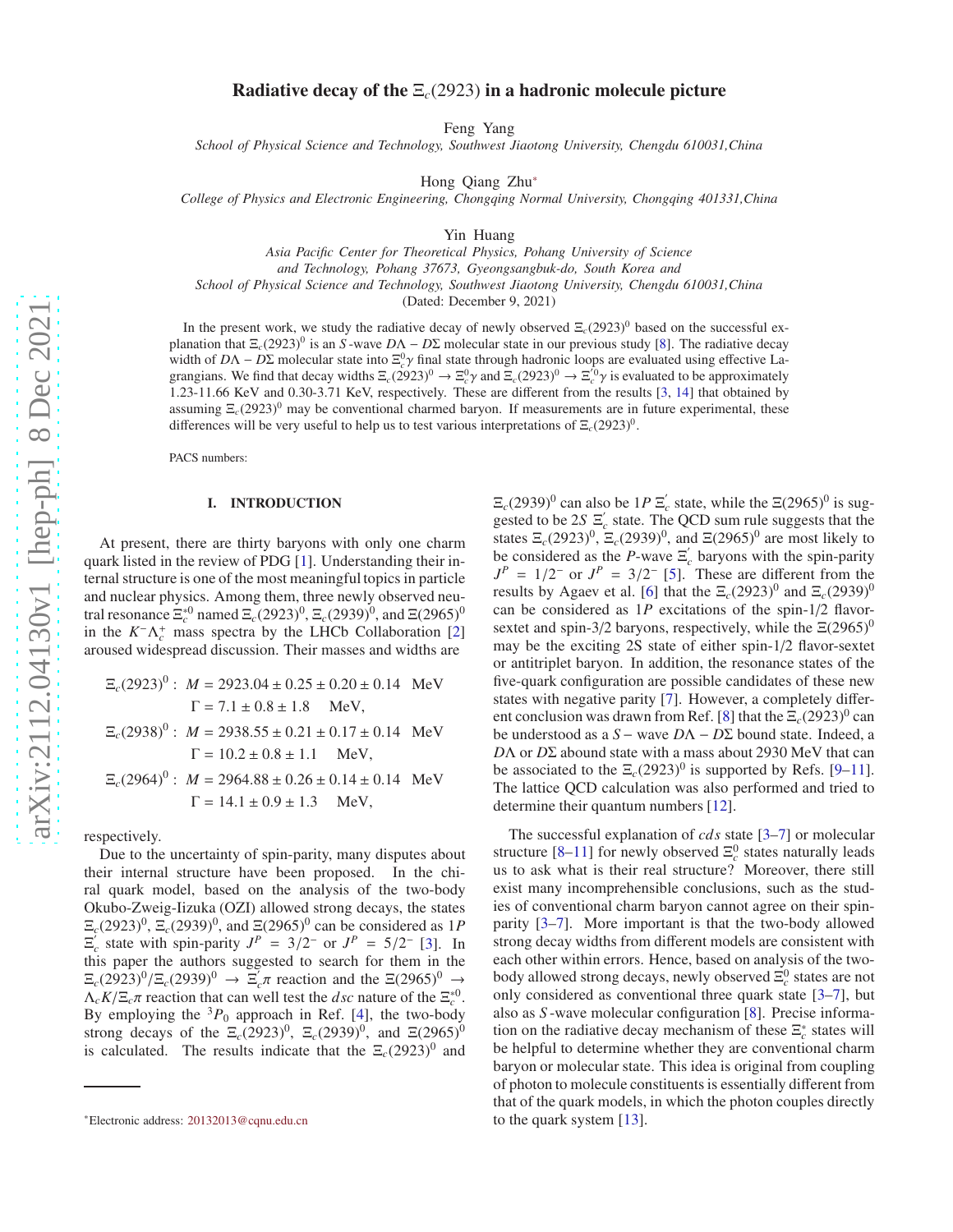Very recently, radiative decay widths of these three states are studied by assuming them as conventional charm baryons [\[3](#page-6-1), [14](#page-6-2)]. It is helpful if we could estimate the radiative decay widths to make a comparison by considering newly observed  $\Xi_c^0$  states as bound state. Thus, we can judge different explanations for structure of  $\Xi_c^*$  when there exist experimental signals. However, only  $\Xi_c(2923)^0$  can be interpreted as a bound state [\[8](#page-6-0)[–11](#page-6-10)] and, to date, no study addressed the radiation decays of  $\Xi_c(2923)^0$ . In the present study, we continue our investigation of  $\Xi_c(2923)^0$  properties in terms of its radiative decay in hadronic molecule approach developed in our previous study [\[8\]](#page-6-0).

This paper is organized as follows. In Sec. [II,](#page-1-0) we will present the theoretical formalism. In Sec. [III,](#page-4-0) the numerical result will be given, followed by discussions and conclusions in last section.

#### <span id="page-1-0"></span>II. THEORETICAL FORMALISM

In our previous study [\[8\]](#page-6-0),  $\Xi_c(2923)^0$  was interpreted as an *S* -wave *D*Λ − *D*Σ molecular state, in which theoretical total decay width is consistent with experimental data [\[2\]](#page-6-4). In this work, the radiative decay  $\Xi_c(2923)^0 \rightarrow \Xi_c^0 \gamma$  are studied by assuming  $\Xi_c(2923)^0$  as an *S*-wave  $D\Lambda - D\Sigma$  molecular state. The Feynman diagrams corresponding to the radiative decay are shown in Fig. [1.](#page-1-1)



<span id="page-1-1"></span>FIG. 1: Feynman diagrams for  $\Xi_c(2930)^0 \to \Xi_c^{(')0} \gamma$  decay processes. The contributions from *t*-channel *D*<sup>∗</sup> and *D* mesons and Λ baryon are considered. We also show the definition of the kinematical  $(k_0, p, q,$  $p_1, p_2$ ) that we use in the present calculation.

To compute the decay widths shown in Fig. [1,](#page-1-1) we need the effective Lagrangian densities for relevant interaction vertices. The simplest Lagrangian densities corresponding the vertex

 $\Xi_c(2923)^0DY$  can be expressed as [\[8,](#page-6-0) [15\]](#page-6-13)

<span id="page-1-2"></span>
$$
\mathcal{L}_{\Xi_c(2923)^0}(x) = \int d^4 y \Phi(y^2) g_{\Xi_c(2923)^0 DY} D(x + \omega_Y y) \times Y(x - \omega_D y) \bar{\Xi}_c(2923)^0(x), \tag{1}
$$

where  $\omega_{ij} = m_i/(m_i + m_j)$  with  $m_i$  is the masses of *D* meson or *Y* baryon. Since  $\Sigma$  is an isovector baryon, *Y* should be replaced with  $\vec{\Sigma} \cdot \vec{\tau}$ , where  $\vec{\tau}$  is the isospin matrix. The correlation function  $\Phi(y^2)$  is introduced to describe the distribution of *D* and *Y* in the hadronic molecular  $\Xi_c(2923)^0$  state. The more important role of  $\Phi(y^2)$  is to stop the Feynmann diagrams ultraviolet infinite. Generally, *y* varies from 0 to + $\infty$ and the amplitudes for the Feynman diagrams shown in Fig. [1](#page-1-1) decrease to zero when  $y \to \infty$ . Thus,  $\Phi(y^2)$  is often chosen to be of the following form

<span id="page-1-3"></span>
$$
\Phi(p^2) \doteq Exp(-p_E^2/\Lambda^2)
$$
 (2)

where  $p_E$  being the Euclidean Jacobi momentum.  $\Lambda$  being the size parameter which characterizes the distribution of the components inside the molecule and it can only be determined from experimental data. In the following, it will be taken as a parameter and discussed later.

The coupling constant  $g_{\Xi_0(2923)^0DY}$  is determined by the Weinberg compositeness rule [\[16](#page-6-14), [17](#page-6-15)], which implies that the renormalization constant of wave function  $\Xi_c(2923)^0$  is zero

$$
Z_{\Xi_c(2923)^0} = \chi_{D\Sigma} + \chi_{D\Lambda} - \frac{d\Sigma_{\Xi_c^*}}{dk_0}\bigg|_{k_0 = m_{\Xi_c(2923)^0}} = 0, \qquad (3)
$$

where  $\chi_{DY}$  is possibility to find  $\Xi_c(2923)^0$  in the molecule state *DY* with normalization  $\chi_{D\Sigma} + \chi_{D\Lambda} = 1.0$ .  $\Sigma_{\Xi_c(2923)^0}$  is self-energe of  $\Xi_c(2923)^0$ , which can be computed through the Feynman diagrams shown in Fig. [2](#page-2-0)

$$
\Sigma_{\Xi_c(2923)^0}(k_0) = \sum_{Y=\Lambda,\Sigma^0,\Sigma^-} C_Y^2 g_{\Xi_c(2923)^0 DY}^2 \int \frac{d^4 k_1}{(2\pi)^4} \times \Phi^2 [(k_1 - k_0 \omega_Y)^2] \frac{k_1 + m_Y}{k_1^2 - m_Y^2} \frac{1}{(k_1 - k_0)^2 - m_D^2},
$$
 (4)

where  $k_1$  and  $m_D$  is the four-momentum of baryon *Y* and the mass of meson *D*, respectively.  $k_0^2 = m_{\Xi_c(2923)^0}^2$  is the fourmomentum and the mass of  $\Xi_c(2923)^0$ , respectively. We set  $m_{\overline{E}_c(2923)^0} = m_D + m_Y - E_b$  with  $E_b$  being the bind energe of  $\Xi_c(2923)^0$ .  $C_Y$  is determined by the isospin symmetry.

$$
C_Y = \begin{cases} 1 & Y = \Lambda \\ \sqrt{2/3} & Y = \Sigma^0 \\ -\sqrt{1/3} & Y = \Sigma^- \end{cases} \tag{5}
$$

To compute radiative decay widthes shown in Fig. [2,](#page-2-0) the effective Lagrangians relevant to vertices involving a photon field are naturally required [\[18](#page-6-16), [19](#page-6-17)].

$$
\mathcal{L}_{D^{\circ -} D^+ \gamma} = \frac{e}{4} g_{D^{\circ -} D^+ \gamma} \varepsilon^{\mu \nu \alpha \beta} F_{\mu \nu} D^{\circ -}_{\alpha \beta} D^+ + H.c., \tag{6}
$$

$$
\mathcal{L}_{D^{*0}D^0\gamma} = \frac{e}{4} g_{D^{*0}D^0\gamma} \varepsilon^{\mu\nu\alpha\beta} F_{\mu\nu} D^{*0}_{\alpha\beta} \bar{D}^0 + H.c., \tag{7}
$$

$$
\mathcal{L}_{D^+D^-\gamma} = ieA_\mu D^{-\overleftrightarrow{\partial}^\mu} D^+ + H.c.,\tag{8}
$$

$$
\mathcal{L}_{\gamma \Lambda\Lambda} = \frac{ek_{\Lambda}}{2m_{\Lambda}} \bar{\Lambda} \sigma_{\mu\nu} \partial^{\nu} A^{\mu} \Lambda + H.c., \qquad (9)
$$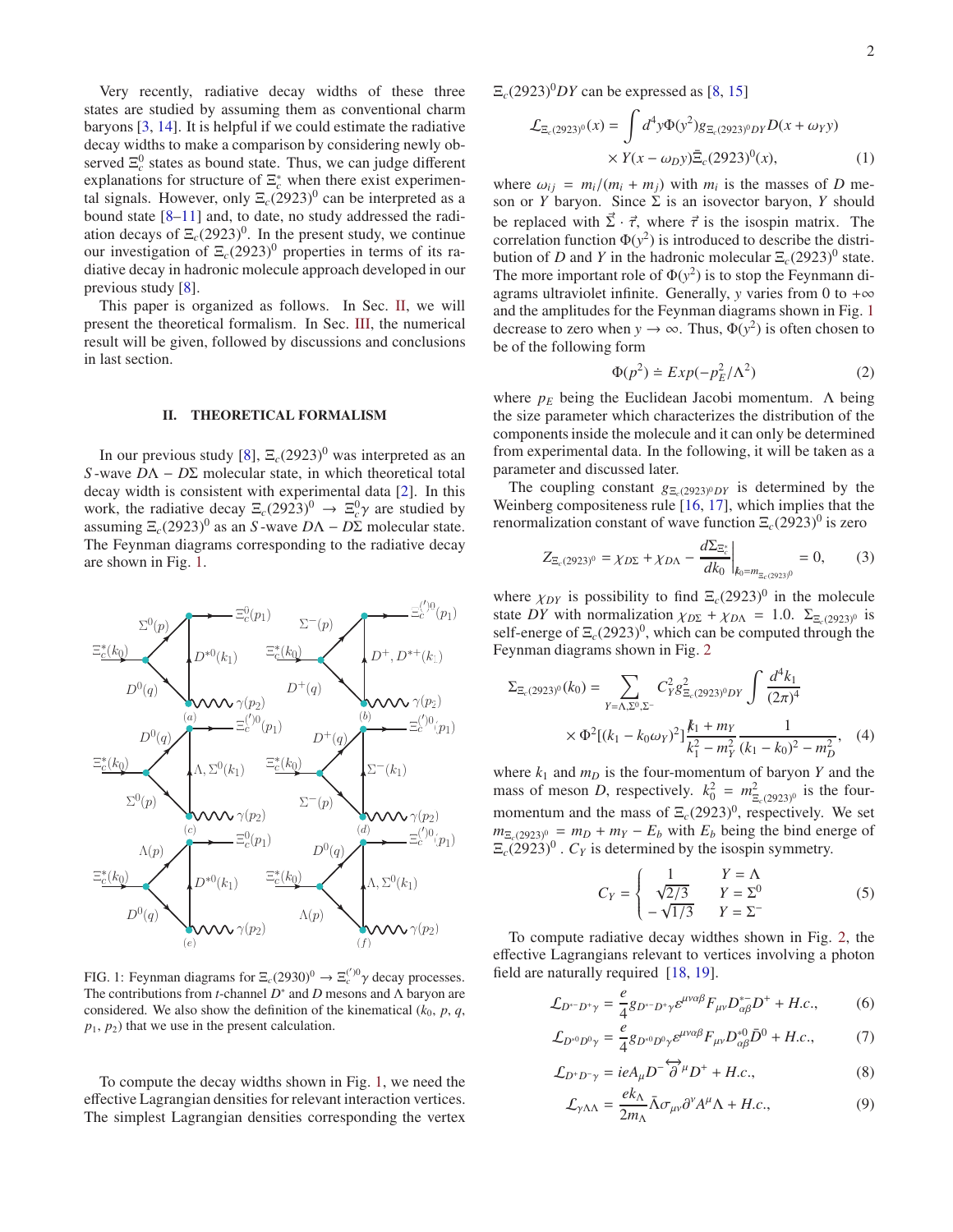

<span id="page-2-0"></span>FIG. 2: Self energy of  $\Xi_c(2923)^0$ 

$$
\mathcal{L}_{\gamma \Sigma \Lambda} = \frac{e\mu_{\Sigma \Lambda}}{2m_{\Lambda}} \bar{\Sigma}^0 \sigma_{\mu\nu} \partial^{\nu} A^{\mu} \Lambda + H.c.
$$
 (10)

$$
\mathcal{L}_{\gamma\Sigma\Sigma} = -\bar{\Sigma} [e_{\Sigma} A - \frac{e\kappa_{\Sigma}}{2m_{\Sigma}} \sigma_{\mu\nu} \partial^{\nu} A^{\mu}] \Sigma, \tag{11}
$$

where the strength tensor is defined as  $F_{\mu\nu} = \partial_{\mu}A_{\nu} - \partial_{\nu}A_{\mu}$ ,  $D_{\alpha\beta}^* = \partial_\alpha D_\beta^* - \partial_\beta D_\alpha^*$ , and  $\sigma_{\mu\nu} = i/2(\gamma_\mu \gamma_\nu - \gamma_\nu \gamma_\mu)$ . The  $\alpha = e^2/4\pi = 1/137$  is the electromagnetic fine structure constant. The coupling constants  $g_{D^*D^+\gamma} = -0.5Gev^{-1}$ ,  $g_{D^*0D^0\gamma} =$ 2*Gev*<sup>−1</sup> [\[18](#page-6-16), [19](#page-6-17)]. The anomalous and transition magnetic moments of the baryons are provided by the PDG [\[1\]](#page-6-3) and are shown in Table [I.](#page-2-1)

TABLE I: Anomalous and transition magnetic moments.

<span id="page-2-1"></span>

| $K_{\Sigma^-} = -0.16$     | $K_{\nabla^0} = 0.65$ | $K_{\Sigma^+} = 1.46$ |  |
|----------------------------|-----------------------|-----------------------|--|
| $\kappa_{\Lambda} = -0.61$ | $u_{\Sigma A} = 1.61$ |                       |  |

Besides the Lagrangian above, we also require the effective Lagrangian describing coupling of vector meson to charmed baryon. Considering the *S U*(4) symmetry and the hidden gauge formalism, the Baryon-Baryon-Vector vertices Lagrangian is expressed as [\[8,](#page-6-0) [20,](#page-6-18) [21\]](#page-6-19)

$$
\mathcal{L}_{VBB} = \frac{g_1}{4} \sum_{i,j,k,l=1}^{4} \bar{B}_{ijk} \gamma^{\mu} (V_{\mu,l}^{K} B^{ijl} + 2V_{\mu,l}^{j} B^{ilk}), \qquad (12)
$$

where coupling constant  $g_1 = 6.6$ .  $V_u$  represents 16-plet vector fileds of  $\rho$ , and can be expressed as

$$
V_{\mu} = \begin{pmatrix} \frac{1}{\sqrt{2}} (\rho^{0} + \omega) & \rho^{+} & K^{*+} & \bar{D}^{*0} \\ \rho^{-} & \frac{1}{\sqrt{2}} (-\rho^{0} + \omega) & K^{*0} & -D^{*-} \\ K^{*-} & \bar{K}^{*0} & \phi & D^{*-}_{s} \\ D^{*0} & -D^{*+} & D^{*+}_{s} & J/\Psi \end{pmatrix}_{\mu} . \tag{13}
$$

and *B* is the tensor of baryons of the 20-plet of *p*

$$
B^{121} = p, \quad B^{122} = n, \quad B^{132} = \frac{1}{\sqrt{2}} \Sigma^0 - \frac{1}{6} \Lambda,
$$
  
\n
$$
B^{213} = \sqrt{\frac{2}{3}} \Lambda, \quad B^{231} = \frac{1}{\sqrt{2}} \Sigma^0 + \frac{1}{\sqrt{6}} \Lambda, \quad B^{232} = \Sigma^-,
$$
  
\n
$$
B^{233} = \Xi^-, \quad B^{311} = \Sigma^+, \quad B^{313} = \Xi^0, \quad B^{141} = -\Sigma_c^{++},
$$
  
\n
$$
B^{142} = \frac{1}{\sqrt{2}} \Sigma_c^+ + \frac{1}{\sqrt{6}} \Lambda_c, \quad B^{143} = \frac{1}{\sqrt{2}} \Xi_c^{\prime+} - \frac{1}{\sqrt{6}} \Xi_c^+,
$$
  
\n
$$
B^{241} = \frac{1}{\sqrt{2}} \Sigma_c^+ - \frac{1}{\sqrt{6}} \Lambda_c, \quad B^{242} = \Sigma_c^0,
$$

$$
B^{243} = \frac{1}{\sqrt{2}} \Xi_c^{\prime 0} + \frac{1}{\sqrt{6}} \Xi_c^0, \quad B^{341} = \frac{1}{\sqrt{2}} \Xi_c^{\prime +} + \frac{1}{\sqrt{6}} \Xi_c^+,
$$
  
\n
$$
B^{124} = \sqrt{\frac{2}{3}} \Lambda_c, \quad B^{234} = \sqrt{\frac{2}{3}} \Xi_c^0, \quad B^{314} = \sqrt{\frac{2}{3}} \Xi_c^+,
$$
  
\n
$$
B^{342} = \frac{1}{\sqrt{2}} \Xi_c^{\prime 0} - \frac{1}{\sqrt{6}} \Xi_c^0, \quad B^{343} = \Omega_c^0,
$$
  
\n
$$
B^{144} = \Xi_{cc}^{++}, \quad B^{244} = -\Xi_{cc}^+, \quad B^{344} = \Omega_{cc}, \quad (14)
$$

where indices  $i, j, k$  of  $B^{ijk}$  denote quark content of a baryon with assignments  $1 \leftrightarrow \mu$ ,  $2 \leftrightarrow d$ ,  $3 \leftrightarrow s$ ,  $4 \leftrightarrow c$ , and first two of them is antisymmetric.

Moreover,  $\Xi_c^0 \Lambda D^0$  and  $\Xi_c^0 \Sigma^- D^+$  vertices are also required and can be obtained from Ref. [\[22\]](#page-6-20)

$$
\mathcal{L}_{\Xi_c^{(')}\Lambda D} = \frac{i g_{\Xi_c^{(')}\Lambda D}}{m_{\Xi_c^{(')}} + m_D} \bar{\Xi}_c^{(')} \gamma^\mu \gamma^5 \Lambda \partial^\mu \bar{D} + H.c.
$$
 (15)

$$
\mathcal{L}_{\Xi_c^{(')}\Sigma D} = \frac{i g_{\Xi_c^{(')}\Sigma D}}{m_{\Xi_c^{(')}} + m_D} \bar{\Xi}_c^{(')} \gamma^\mu \gamma^5 \vec{\tau} \cdot \vec{\Sigma} \partial_\mu \bar{D} + H.c.
$$
 (16)

where  $\vec{\tau}$  represents Pauli matrix,  $\vec{\Sigma}$  is  $\Sigma$  triplets, and  $\vec{D}$  is doublets of charmed mesons. The relevant coupling constants are listed in Table. [II](#page-2-2)

TABLE II: Values of relevant meson-baryon coupling constants .

<span id="page-2-2"></span>

| $8E_cAD$ | 5E.AD | $k = 2D$ | 5 E 2. |  |
|----------|-------|----------|--------|--|
| $-5.38$  |       | 9.31     | 37 T   |  |

Putting all the piecies above together, we obtain amplitudes for Feynman diagrams shown in Fig. [2.](#page-2-0)

$$
\mathcal{M}_{a} = \bar{\mu}(p_{1}) \Big( i \frac{\sqrt{3}e}{16} C_{\Sigma^{0}} g_{1} g_{\Xi_{c}^{*} D \Sigma} g_{D^{*0} D^{0} \gamma} \int \frac{d^{4}k_{1}}{(2\pi)^{4}} \times \Phi((p\omega_{D^{0}} - q\omega_{\Sigma^{0}})^{2}) \epsilon_{\mu\nu\alpha\beta} \gamma^{\lambda} \frac{p + m_{\Sigma^{0}}}{p^{2} - m_{\Sigma^{0}}^{2}} \frac{1}{q^{2} - m_{D^{0}}^{2}} \times (p_{2}^{\mu} g^{\theta\nu} - p_{2}^{\nu} g^{\theta\mu}) (k_{1}^{\alpha} g^{\beta\rho} - k_{1}^{\beta} g^{\alpha\rho}) \frac{-g_{\lambda\rho} + k_{1\lambda} k_{1\rho} / m_{D^{*0}}^{2}}{k_{1}^{2} - m_{D^{*0}}^{2}}) \times \epsilon_{\theta}^{\dagger}(p_{2}) \mu(k_{0}), \qquad (17) \mathcal{M}_{b} = \bar{\mu}(p_{1}) \Big( -i \frac{e}{(m_{\Xi_{c}^{0}} + m_{D^{+}})} C_{\Sigma} - g_{\Xi_{c}^{*} D \Sigma} g_{\Xi_{c}^{0} \Sigma^{-} D^{+}} \int \frac{d^{4}k_{1}}{(2\pi)^{4}} \times \Phi((p\omega_{D^{+}} - q\omega_{\Sigma^{-}})^{2}) k_{1} \gamma^{5} \frac{p + m_{\Sigma^{-}}}{p^{2} - m_{\Sigma^{-}}^{2}} \frac{1}{q^{2} - m_{D^{+}}^{2}} (q^{\theta} + k_{1}^{\theta})
$$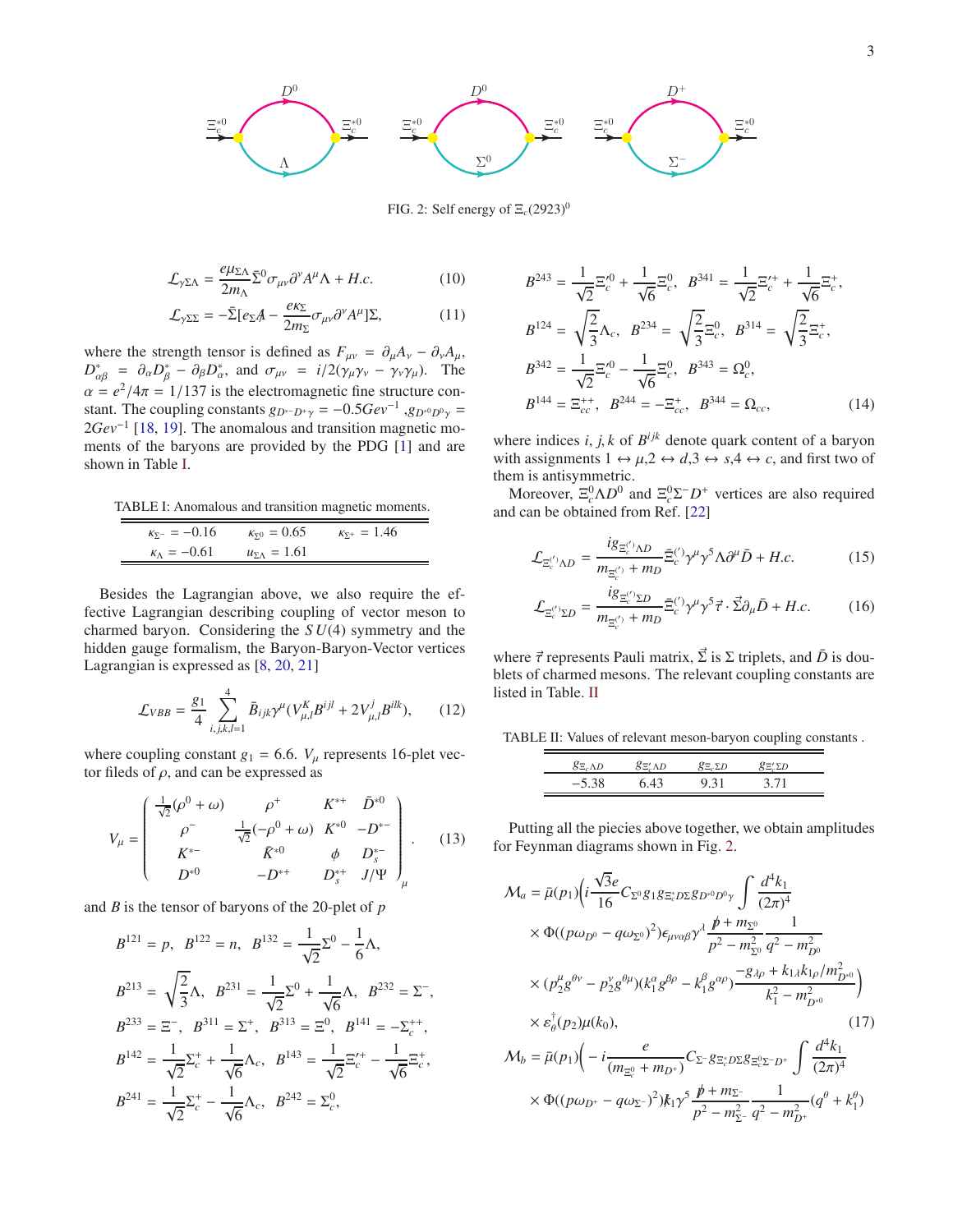$$
\times \frac{1}{k_1^2 - m_{D^+}^2} - i \frac{\sqrt{6}e}{16} C_{\Sigma^-} g_1 g_{\Xi_c^* D \Sigma} g_{D^{*+} D^+ \gamma} \int \frac{d^4 k_1}{(2\pi)^4} \times \Phi((p\omega_{D^+} - q\omega_{\Sigma^-})^2) \epsilon_{\mu\nu\alpha\beta} \gamma^{\lambda} \frac{p + m_{\Sigma^-}}{p^2 - m_{\Sigma^-}^2} \frac{1}{q^2 - m_{D^+}^2} \times (p_{2}^{\mu} g^{\theta\nu} - p_{2}^{\nu} g^{\theta\mu}) (k_1^{\alpha} g^{\beta\rho} - k_1^{\beta} g^{\alpha\rho}) \frac{-g_{\lambda\rho} + k_{1\lambda} k_{1\rho} / m_{D^{*+}}^2}{k_1^2 - m_{D^{*0}}^2}) \times \varepsilon_{\theta}^{\dagger}(p_{2}) \mu(k_0),
$$
\n(18)

$$
\mathcal{M}'_b = \bar{\mu}(p_1) \bigg( -i \frac{e}{(m_{\Xi_c^{*0}} + m_{D^+})} C_{\Sigma^-} g_{\Xi_c^* D \Sigma} g_{\Xi_c^{*0} \Sigma^- D^+} \int \frac{d^4 k_1}{(2\pi)^4} \times \Phi((p\omega_{D^+} - q\omega_{\Sigma^-})^2) k_1 \gamma^5 \frac{p + m_{\Sigma^-}}{p^2 - m_{\Sigma^-}^2} \frac{1}{q^2 - m_{D^+}^2} (q^{\theta} + k_1^{\theta})
$$

$$
\times \frac{1}{k_1^2 - m_{D^+}^2} \Big) \varepsilon_{\theta}^{\dagger}(p_2) \mu(k_0), \tag{19}
$$

$$
\mathcal{M}_c^{(')} = \bar{\mu}(p_1) \Big( i \frac{e\mu_{\Sigma\Lambda}}{4m_{\Lambda}(m_{\Xi_c^{('0)}} + m_{D^0})} C_{\Sigma^0} g_{\Xi_c^* D \Sigma} g_{\Xi_c^{('0}\Lambda D^0} \int \frac{d^4 k_1}{(2\pi)^4} \times \Phi((q\omega_{\Sigma^0} - p\omega_{D^0})^2) q \gamma^5 \frac{k_1 + m_{\Lambda}}{k_1^2 - m_{\Lambda}^2} (\gamma^{\theta} p_2 - p_2 \gamma^{\theta}) \times \frac{p + m_{\Sigma^0}}{p^2 - m_{\Sigma^0}^2} \frac{1}{q^2 - m_{D^0}^2} + i \frac{ek_{\Sigma}}{4m_{\Sigma}(m_{\Xi_c^{('0)}} + m_{D^0})} \times C_{\Sigma^0} g_{\Xi_c^* D \Sigma} g_{\Xi_c^{('0)} \Sigma^0 D^0} \int \frac{d^4 k_1}{(2\pi)^4} \Phi((q\omega_{\Sigma^0} - p\omega_{D^0})^2) \times q \gamma^5 \frac{k_1 + m_{\Sigma^0}}{k_1^2 - m_{\Sigma^0}^2} (\gamma^{\theta} p_2 - p_2 \gamma^{\theta}) \frac{p + m_{\Sigma^0}}{p^2 - m_{\Sigma^0}^2} \frac{1}{q^2 - m_{D^0}^2} \times \varepsilon_0^{\dagger}(p_2) \mu(k_0),
$$
\n(20)

$$
\mathcal{M}_{d}^{(')} = \bar{\mu}(p_{1}) \left( -i \frac{e}{m_{\Xi_{c}^{('0)}} + m_{D^{+}}} C_{\Sigma^{-}} g_{\Xi_{c}^{(0)} D^{+} \Sigma^{-}} g_{\Xi_{c}^{('0)} D^{+} \Sigma^{-}} \int \frac{d^{4}k_{1}}{(2\pi)^{4}} \times \Phi((q\omega_{\Sigma^{-}} - p\omega_{D^{+}})^{2}) \frac{d\gamma^{5}}{k_{1}^{2} - m_{\Sigma^{-}}^{2}} (\gamma^{\theta} + \frac{k_{\Sigma^{-}}}{4m_{\Sigma}} (\gamma^{\theta} p_{2}) - (p_{2}\gamma^{\theta})) \frac{p + m_{\Sigma^{-}}}{n_{\Sigma^{-}} - m_{\Sigma^{-}}^{2}} \frac{1}{n_{\Sigma^{-}}^{2} - m_{\Sigma^{-}}^{2}} \right) \varepsilon_{\theta}^{\dagger}(p_{2}) \mu(k_{0}), \tag{21}
$$

$$
P27 \t m_{p^2 - m_{2-}^2 q^2 - m_{D^+}^2}^2 \int e_{\theta} \Psi_2 p_{\theta} \Psi_3 p_{\theta} \Psi_5
$$
\n
$$
M_e = \bar{\mu}(p_1) \Big( i \frac{e}{16} C_{\Lambda} g_{1} g_{\bar{z}_c} p_{\Lambda} g_{D^0} p_{0} \Big) \int \frac{d^4 k_1}{(2\pi)^4}
$$
\n
$$
\times \Phi((p\omega_{D^0} - q\omega_{\Lambda})^2) \epsilon_{\mu\nu\alpha\beta} \gamma^{\lambda} \frac{p + m_{\Lambda}}{p^2 - m_{\Lambda}^2} \frac{1}{q^2 - m_{D^0}^2}
$$
\n
$$
\times (p_2^{\mu} g^{\theta\nu} - p_2^{\nu} g^{\theta\mu}) (k_1^{\alpha} g^{\beta\rho} - k_1^{\beta} g^{\alpha\rho}) \frac{-g_{\lambda\rho} + k_{1\lambda} k_{1\rho} / m_{D^0}^2}{k_1^2 - m_{D^0}^2} \Big)
$$
\n
$$
\times \epsilon_{\theta}^{\dagger}(p_2) \mu(k_0),
$$
\n(22)\n
$$
M^{(1)} = \bar{\mu}(p_1) \Big( i \frac{ek_{\Lambda}}{p_1 - p_2} \Big)
$$

$$
\mathcal{M}_{f}^{(')} = \bar{\mu}(p_{1}) \Big( i \frac{ek_{\Lambda}}{4m_{\Lambda}(m_{\Xi_{c}^{('0)}} + m_{D^{0}})} C_{\Lambda} g_{\Xi_{c}^{*}D\Lambda} g_{\Xi_{c}^{('0} \Lambda D^{0}} \int \frac{d^{4}k_{1}}{(2\pi)^{4}}
$$
  
×  $\Phi((q\omega_{\Lambda} - p\omega_{D^{0}})^{2}) \phi y^{5} \frac{k_{1} + m_{\Lambda}}{k_{1}^{2} - m_{\Lambda}^{2}} (\gamma^{\theta} p_{2} - p_{2} \gamma^{\theta})$   
×  $\frac{p + m_{\Lambda}}{p^{2} - m_{\Lambda}^{2}} \frac{1}{q^{2} - m_{D^{0}}^{2}} + i \frac{e\mu_{\Sigma\Lambda}}{4m_{\Lambda}(m_{\Xi_{c}^{('0)}} + m_{D^{0}})}$   
×  $C_{\Lambda} g_{\Xi_{c}^{*}D\Lambda} g_{\Xi_{c}^{('0}\Sigma_{0}D^{0}} \int \frac{d^{4}k_{1}}{(2\pi)^{4}} \Phi((q\omega_{\Lambda} - p\omega_{D^{0}})^{2})$ 

$$
\times \phi \gamma^5 \frac{k_1 + m_{\Sigma^0}}{k_1^2 - m_{\Sigma^0}^2} (\gamma^\theta p_2 - p_2 \gamma^\theta) \frac{p + m_\Lambda}{p^2 - m_\Lambda^2} \n\times \frac{1}{q^2 - m_{D^0}^2} \Big) \varepsilon_0^{\dagger} (p_2) \mu(k_0)
$$
\n(23)

where M and M' is the amplitude for  $\Xi_c(2923)^0 \to \Xi_c^0 \gamma$  and  $\Xi_c(2923)^0 \to \Xi_c^{0}\gamma$ , respectively.

Summing up all the individual amplitudes ,we obtain the total amplitude of  $\Xi_c(2923)^0 \to \Xi_c^{(')0}\gamma$ .

$$
\mathcal{M}^T (\Xi_c (2923)^0 \to \Xi_c^{('0)} \gamma) = \mathcal{M}_a + \mathcal{M}_b^{(')} + \mathcal{M}_c^{(')} + \mathcal{M}_d^{(')} + \mathcal{M}_e + \mathcal{M}_f^{(')}
$$
\n
$$
+ \mathcal{M}_e + \mathcal{M}_f^{(')}
$$
\n(24)

However, the  $\mathcal{M}^T$  we obtained currently is not satisfying the gauge invariance of the photon filed. Therefore, the contact diagram in Fig. [3](#page-3-0) must be included to ensure the gauge invariance of total amplitudes. we employ the following form to satisfy  $p_2^{\theta} \mathcal{M}_{\theta}^{total} (\equiv \mathcal{M}^T + \mathcal{M}_{com}) = 0.$ 



<span id="page-3-0"></span>FIG. 3: Contact diagram for  $\Xi_c(2923)^0 \to \Xi_c^{(')0}\gamma$ . We also indicate definitions of the kinematics  $(p_1, p_2, k_1, k_2, \text{and } p)$  used in the calculation

$$
\mathcal{M}_{com}(\Xi_c^{*0} \to \gamma \Xi_c^{(0)}) = i \frac{e}{m_{\Xi_c^{(0)}} + m_{D^+}} C_{\Sigma^-} g_{\Xi_c^{*0} \Sigma^- D^+} g_{\Xi_c^{(0)} \Sigma^- D^+}
$$
  
 
$$
\times \int_0^\infty d\alpha \int_0^\infty d\eta \int_0^\infty d\zeta \frac{1}{16\pi^2 y^2 \beta^2} \bar{u}(p_1) (C_1^{\theta} \mathcal{T}_1 + C_2^{\theta} \mathcal{T}_2) \gamma_5
$$
  
 
$$
\times u(k_0) \epsilon_{\theta}^*(p_2), \qquad (25)
$$

Where

$$
\mathcal{T}_1 = \exp\{-\frac{1}{\beta^2}[\eta(-p_2^2 + m_{D^+}^2) + \alpha m_{D^+}^2 + \zeta(-p_1^2 + m_{\Sigma^-}^2) - (p_1\omega_{D^+} - p_2\omega_{\Sigma^-})^2 + \frac{1}{4y}(\mathcal{H}_2p_2 - \mathcal{H}_1p_1)^2]\},
$$
 (26)

$$
\mathcal{T}_2 = \exp\{-\frac{1}{\beta^2}[\eta(-p_1^2 + m_{D^+}^2) + \alpha m_{\Sigma^-}^2 + \zeta(-p_2^2 + m_{\Sigma^-}^2) - (\eta \zeta)(\eta - p_1 \zeta)(\eta - \eta^2) + \frac{1}{2}(\gamma \zeta - \eta^2 \zeta - \eta^2)\}\
$$

− (*p*1ω<sup>Σ</sup> <sup>−</sup> − *p*2ω*D*<sup>+</sup> ) <sup>2</sup> + 4*y* (H<sup>2</sup> *p*<sup>1</sup> − H<sup>1</sup> *p*2) ]}, (27) *m* 2 1H<sup>3</sup> H2 H2 1H2

$$
C_1^{\theta} = -\frac{m_1^2 \pi_1^2}{4y^3} p_1^{\theta} - \frac{\pi_1^2 \pi_2}{4y^3} (mm_1 - m_1^2) p_1^{\theta} - \frac{\pi_1^2 \pi_2}{4y^3}
$$
  
\n
$$
\times (m^2 - mm_1) p_1^{\theta} + \frac{\pi_1^2 m_2 - m_1}{2y^2} p_1^{\theta} - \frac{\pi_1^2 m_1^2}{2y^2} p_1^{\theta}
$$
  
\n
$$
- \frac{\pi_1 \pi_2 m_2}{2y^2} (m - m_1) p_1^{\theta} + \frac{\pi_1 \pi_2}{2y^2} (m^2 - mm_1) p_1^{\theta}
$$
  
\n
$$
- \frac{\pi_1}{2y^2} (2p_1^{\theta} - m_1 \gamma^{\theta}) - \frac{\pi_1 m_1}{2y^2} \gamma^{\theta} - \frac{2\pi_1}{y^2} p_1^{\theta} - \frac{m_2}{y} \gamma^{\theta}
$$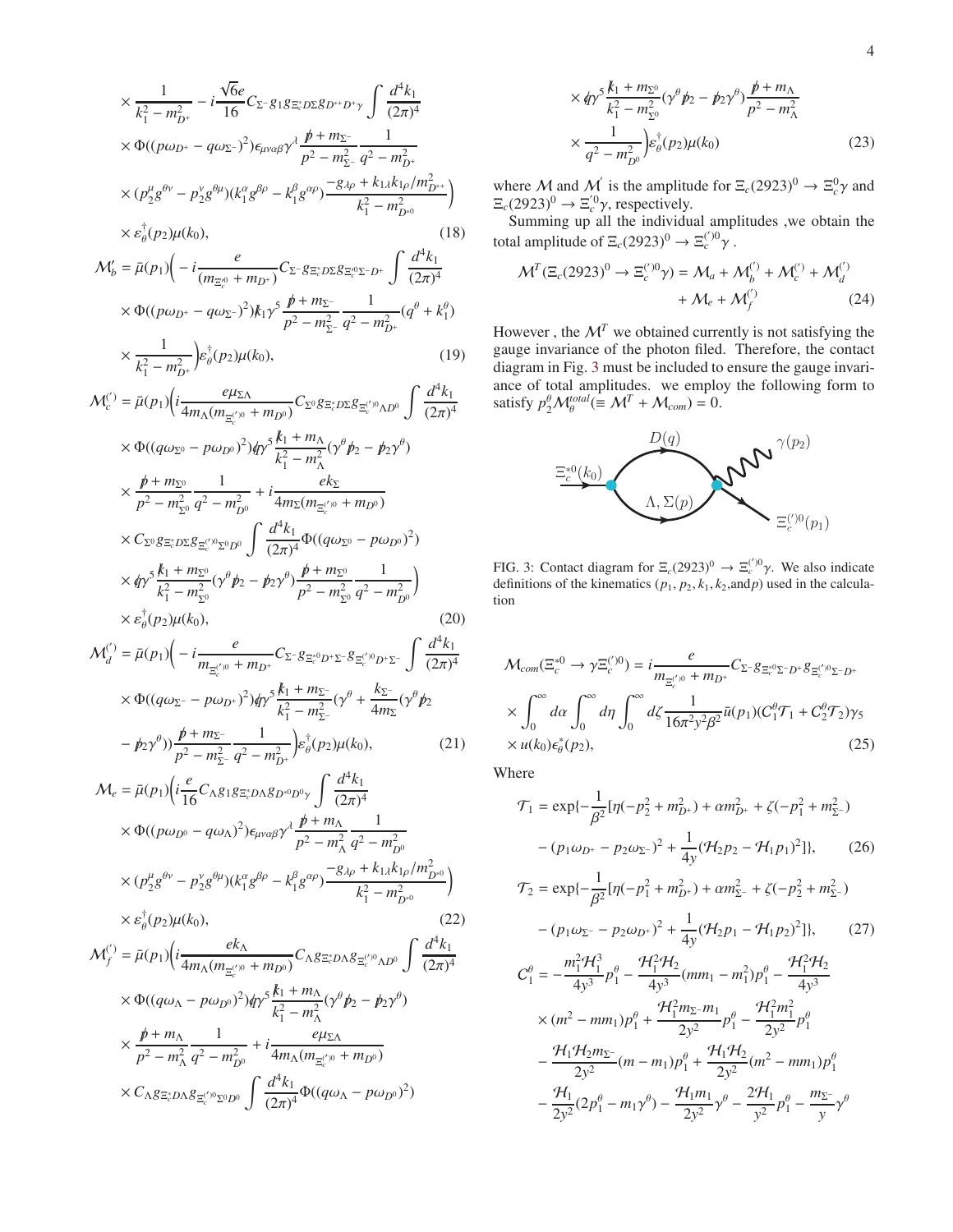$$
+\frac{1}{y}(2p_1^{\theta} - m_1\gamma^{\theta}),
$$
\n
$$
C_2^{\theta} = \frac{\mathcal{H}_1\mathcal{H}_2m_{\Sigma^-}}{4y^2}(m^2 - mm_1)\gamma^{\theta} - \frac{\mathcal{H}_1\mathcal{H}_2}{2y^2}(m^2 - mm_1)p_1^{\theta}
$$
\n
$$
+\frac{\mathcal{H}_1\mathcal{H}_2}{2y^2}p_1 \cdot p_2(2p_1^{\theta} - m_1\gamma^{\theta}) - \frac{\mathcal{H}_2^2\mathcal{H}_1}{4y^3}p_1 \cdot p_2(2p_1^{\theta}
$$
\n
$$
-m_1\gamma^{\theta}) + \frac{m_{\Sigma^-}}{y}\gamma^{\theta} - \frac{3\mathcal{H}_2}{2y^2}(2p_1^{\theta} - m_1\gamma^{\theta}) - m_{\Sigma^-}^2m_1\gamma^{\theta}
$$
\n
$$
+\frac{\mathcal{H}_2m_{\Sigma^-}^2m_1}{2y}\gamma^{\theta} - \frac{m_1}{y}\gamma^{\theta} + \frac{\mathcal{H}_2m_{\Sigma^-}m_1}{y}p_1^{\theta} - \frac{\mathcal{H}_2^2m_{\Sigma^-}m_1}{2y^2}p_1^{\theta}
$$
\n
$$
-\frac{\mathcal{H}_2^2m_1^2}{4y^2}(2p_1^{\theta} - m_1\gamma^{\theta}) + \frac{\mathcal{H}_2^3m_1^2}{8y^3}(2p_1^{\theta} - m_1\gamma^{\theta}),
$$
\n(29)

where  $y = 1 + \alpha + \eta + \zeta$ ,  $H_2 = 2(\eta + \omega_{\Sigma^-})$ ,  $H_1 = 2(\zeta + \omega_{D^+})$ . *m* and  $m_1$  are the masses of  $\Xi_c^{*0}$  and  $\Xi_c^{('0)}$ , respectively.

Once the amplitudes are determined, the corresponding partial width can be obtained immediately with the following formula

$$
d\Gamma(\Xi_c(2923)^0 \to \Xi_c^{(')0}\gamma) = \frac{1}{2J+1} \frac{1}{32\pi^2} \frac{|\vec{p}_1|}{m_{\Xi_c^{*0}}^2} |\bar{\mathcal{M}}|^2 d\Omega. \tag{30}
$$

Where *J* is the total angular momentum of  $\Xi_c(2923)^0$ ,  $|\vec{p}_1|$  is the three-momentum of the decay products in the center of mass frame, and the overline indicates the sum over the polarization vectors of the final hadrons.

## <span id="page-4-0"></span>III. RESULTS

To make a reliable prediction for the radiative decay widths of  $\Xi_c(2923)^0$ , two issues we need to clarify are, respectively, the relation of the parameter  $\Lambda$  to the correlation function  $\Phi(y^2)$  and the coupling of  $\Xi_c(2923)^0$  with its molecular compositions. Unfortunately, the parameter  $\Lambda$  could not be determined by first principles, it is usually set to be about 1.0 GeV to reproduce the experimentally observed decay width in the literature [\[8](#page-6-0), [15,](#page-6-13) [22](#page-6-20)[–25](#page-6-21)] (and their references). In this work, we adopt the value  $\Lambda = 1.0$  GeV because it is determined from the experimental data of Refs. [\[8,](#page-6-0) [15,](#page-6-13) [22](#page-6-20)[–25\]](#page-6-21)(and their references) within the same correlation function  $\Phi(y^2)$  adopted in current work.

The coupling constants corresponding to the effective Lagrangians listed in Eq. [\(1\)](#page-1-2) have been determined. Although detailed results can find in Ref. [\[8](#page-6-0)], we will review them here again. With a value of  $\chi_{D\Sigma}$ =0.0-1.0 and the compositeness condition that we introduced in Eq, [\(3\)](#page-1-3), the  $\chi_{D\Sigma}$  dependence of the coupling constants  $g_{\Xi_c^{*0}DΛ}$  and  $g_{\Xi_c^{*0}DΣ}$  are computed and are shown in Fig. [4.](#page-4-1) We find that the coupling constant  $g_{\Xi_c^*0D\Lambda}$ monoto-nously decreases with increasing  $\chi_{D\Sigma}$ , while the coupling constant  $g_{\Xi_c^{*0}D\Sigma}$  increases with increasing  $χ_{D\Sigma}$ . The opposite trend can be easily understood, as the coupling constants  $g_{\Xi_c^{*0}D\Lambda}$  and  $g_{\Xi_c^{*0}D\Sigma}$  are directly proportional to the corresponding molecular compositions [\[25,](#page-6-21) [26\]](#page-6-22). And a simple relation between the coupling constants  $g_{\Xi_c^{*0}D\Lambda}$  and  $g_{\Xi_c^{*0}D\Sigma}$  can



<span id="page-4-1"></span>FIG. 4: (color online) The coupling constant of  $g_{\Xi_c^{*0}DY}$  as a function of the parameter χ*D*<sup>Σ</sup>.

be deduced as

$$
(\mathcal{A}g_{\Xi_c^{*0}D\Sigma})^2 = 1 - (\mathcal{B}g_{\Xi_c^{*0}D\Lambda})^2
$$
 (31)

with  $A = 0.0885$  and  $B = 0.0891$ .



<span id="page-4-2"></span>FIG. 5: (color online) The partial decay widths from *D*Σ and *D*Λ contribution as a function of the parameter  $\chi_{D\Sigma}$ .

Once the model parameter  $\Lambda$  and coupling constants  $g_{\Xi_c^{*0}D\Lambda}$  and  $g_{\Xi_c^{*0}D\Sigma}$  are determined, the radiative decay width  $\Xi_c(2923)^0 \to \Xi_c^{(')0} \gamma$  can be calculated straightforwardly. In Fig. [5,](#page-4-2) the radiative decay width  $\Xi_c(2923)^0 \to \Xi_c^{(')}\gamma$  verses  $\chi_{D\Sigma}$  is presented, where we restrict the value of  $\chi_{D\Sigma}$  from 0.0 to 1.0. The results show that the value of the radiative decay width  $\Xi_c(2923)^0 \to \Xi_c^{(')} \gamma$  are the smallest for  $\chi_{D\Sigma} = 0.0$  case, in this case  $\Xi_c(2923)^0$  is a pure  $D\Lambda$  molecular state. With the increase of  $\chi_{D\Sigma}$ , the radiative decay width  $\Xi_c(2923)^0 \to \Xi_c^{(')}0$ increases. However, the decay width for  $\Xi_c(2923)^0 \rightarrow \Xi_c^0 \gamma$ and  $\Xi_c(2923)^0 \to \Xi_c^{0} \gamma$  decreases when  $\chi_{D\Sigma}$  varies from 0.92 to 1.0 and 0.94 to 1.0, respectively. Such dependence of the radiative decay width on  $\chi_{D\Sigma}$  can be easily understood due to the interference between *D*Λ and *D*Σ channels is sizable (see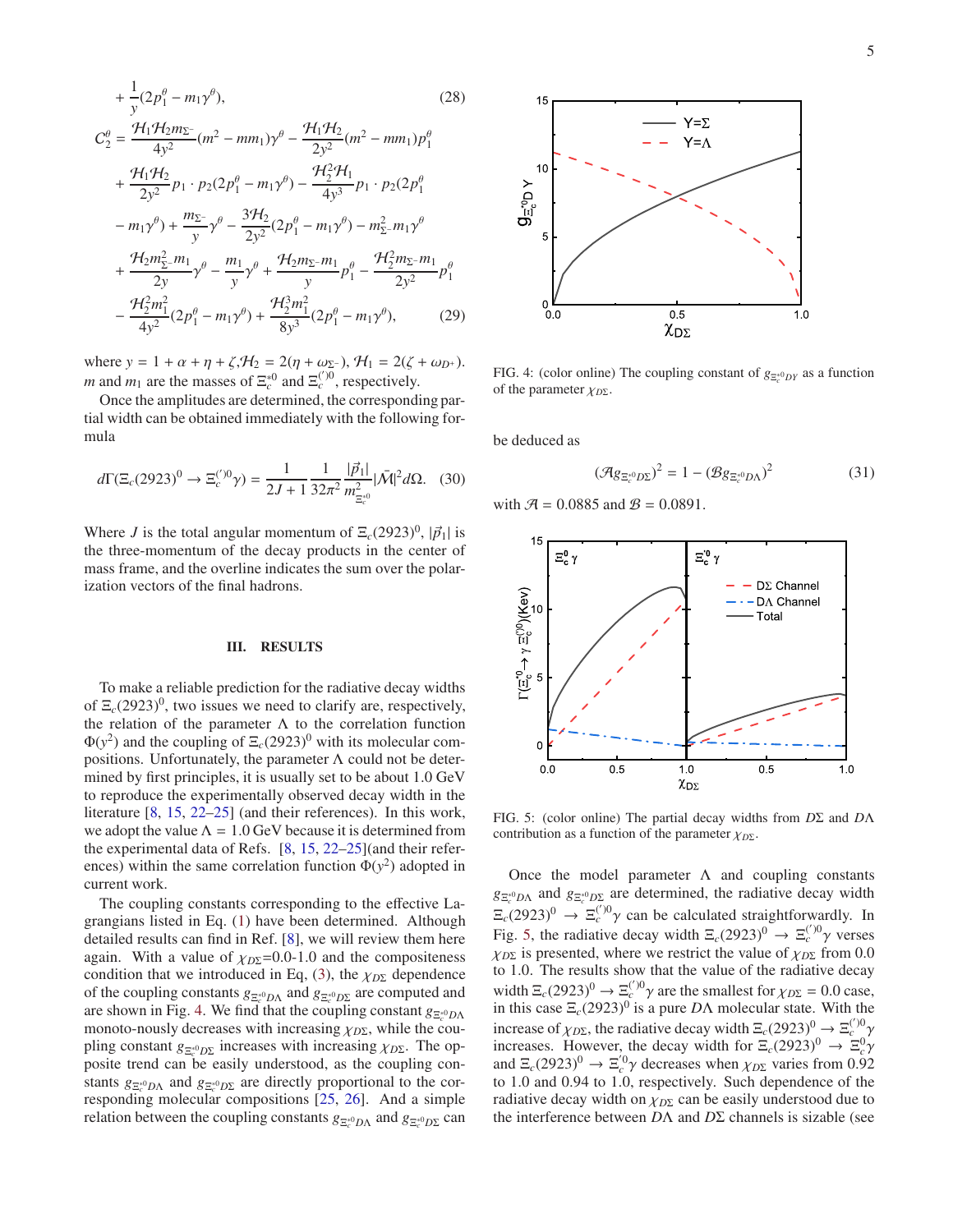Fig. [5\)](#page-4-2), leading to a total radiative decay width is the largest. It means that the *D*Λ channel strongly couples to the *D*Σ channel, and the same conclusion can also find in Refs. [\[8](#page-6-0)[–11\]](#page-6-10).

The contributions of the *D*Λ and *D*Σ components for  $\Xi_c(2923)^0 \to \Xi_c^{(')0} \gamma$  decays are calculated and also presented in Fig. [5.](#page-4-2) We find that the *D*Λ channel contribution decreases with increasing  $\chi_{D\Sigma}$ , while the contribution from  $D\Sigma$  channel increases with increasing χ*D*Σ. Moreover, the *D*Λ channel plays a predominant role at small χ*D*Σ, while the contribution from the *D*Σ channel becomes the most important when χ*D*<sup>Σ</sup> is larger than 0.11 for the process  $\Xi_c(2923)^0 \to \Xi_c^0 \gamma$  and 0.07 for the process  $\Xi_c(2923)^0 \to \Xi_c^{'0} \gamma$ .



<span id="page-5-0"></span>FIG. 6: (color online) The partial decay widths from *D*(red dash line), Σ(blue dot line), D<sup>\*</sup> (purple dash dot dot line), Λ(green dash dot line) exchange contribution and the contact term (black line) for the  $\Xi_c(2923)^0 \to \gamma \Xi^{(')0}$  as a function of the parameter  $\chi_{D\Sigma}$ .

The individual contributions of the  $D, D^*, \Sigma, \Lambda$  exchanges, and the contact term for  $\Xi_c(2923)^0 \to \Xi_c^{(')0} \gamma$  decays are calculated and shown in Fig. [6.](#page-5-0) According to the Lagrangian above, the relative signs of the Feynman diagrams shown in Fig. [\(1\)](#page-1-1) are well defined. And the total decay widths obtained are the square of their coherent sum. We can find that the  $\Sigma$  exchange and contact term play a dominant role, while the *D*, *D*<sup>\*</sup>, and Λ exchanges give minor contributions. However, as χ*D*<sup>Σ</sup> gets bigger, the contribution from the contact term becomes the most important. The interferences among them are still sizable. And it makes the total radiative decay width at the order of 1.23-11.66 KeV. For  $\Xi_c(2923)^0 \to \Xi_c^{0} \gamma$  transition, the predicted total decay width increases from 0.30 to 3.71 KeV. The  $\Sigma$  and *D* exchanges provide the dominant contribution, while the contact term contribution that play a dominant role in the  $\Xi_c(2923)^0 \rightarrow \Xi_c^0 \gamma$  reaction is small. The sizable interference between them still exists. We also find that the  $D^*$  contribution that is considered in the  $\Xi_c(2923)^0 \to \Xi_c^0 \gamma$  reaction is not included for the process  $\Xi_c(2923)^0 \to \Xi_c^{(0)} \gamma$ .

It is interesting to compare our results with those in Ref. [\[3,](#page-6-1) [14\]](#page-6-2). According to Ref. [\[14\]](#page-6-2), the  $\Xi_c(2923)^0$  may be conventional charmed baryons with *P*-wave. The electromagnetic decay width  $\Xi_c(2923)^0 \to \Xi_c^0 \gamma$  is found to be small and of the order of 1.1 KeV, whereas the decay width is about

742.0 KeV and 0.4 KeV for the transition  $\Xi_c(2923)^0 \to {}^2\Xi_c^{'0}\gamma$ and  ${}^{4}E_{c}^{'0}\gamma$ , respectively. The conclusion of the conventional charmed baryon for  $\Xi_c(2923)^0$  is also supported by Ref [\[3](#page-6-1)]. They find that the radiative decay width of  $\Xi_c(2923)^0$  into the ground state  ${}^{2}E_c$  is about 0.0 KeV, while the transition  $\Xi_c(2923)^0 \rightarrow {}^2\Xi_c^{'0} \gamma$  play a dominant role. These are quite different from our results that the total radiative decay widths for  $\Xi_c(2923)^0 \to \Xi_c^0 \gamma$  and  $\Xi_c(2923)^0 \to \Xi_c^0 \gamma$  is of the order of 1.23-11.66 KeV and 0.30-3.71 KeV, respectively, by assuming  $\Xi_c(2923)^0$  as an *S* -wave *D*Λ − *D*Σ bound state. Reader can find these differentia in Tab. [III.](#page-5-1) If measurements are in future experimental, these differences will be very useful to help us to test various interpretations of  $\Xi_c(2923)^0$ .

<span id="page-5-1"></span>TABLE III: Radiative decay widths of  $\Xi_c(2923)^0$  in KeV.

| $\Xi_c(2923)^0 \rightarrow$ | $E_c'+\gamma$ | $^4\Xi_c^{'}$ + $\gamma$ | $E_c + \gamma$ |
|-----------------------------|---------------|--------------------------|----------------|
| Ref. [3]                    | 472.0         | 1.0                      | 0.0            |
| Ref. $[14]$                 | 451.0         | 0.4                      | 1.1            |
| This work                   | $0.30 - 3.71$ | 0.0                      | $1.23 - 11.66$ |

#### IV. SUMMARY

Presently, there is not sufficient experimental information to determine the spin-parity of  $\Xi_c(2923)^0$  state. Its properties, however, such as the spectroscopy and the strong decay widths, can be well explained in the context of the conventional charm baryon [\[3](#page-6-1)[–7](#page-6-8)] state or molecular state [\[8](#page-6-0)– [11](#page-6-10)]. Precise information on the radiative decay mechanism of  $\Xi_c(2923)^0$  will be helpful to determine whether it is a conventional charm baryon or molecular state. Fortunately, the radiative decay widths of $\Xi_c(2923)^0$  have been studied by assuming  $\Xi_c(2923)^0$  as conventional charm baryon [\[3](#page-6-1), [14](#page-6-2)]. It is helpful if we could estimate the radiative decay width to make a comparison by assuming  $\Xi_c(2923)^0$  as a molecular state. Thus, we can judge the different explanations for the structure of  $\Xi_c(2923)^0$  if there exist experimental signals.

In the present study, we estimated the partial widths for the radiative decay from the  $\Xi_c(2923)^0$  to the  $\Xi_c^0$  and  $\Xi_c^{'0}$  state in a molecular scenario, in which the  $\Xi_c(2923)^0$  is considered a *D*Λ−*D*Σ hadronic molecule. In the relevant parameter region, the partial widths are evaluated as

$$
\Gamma(\Xi_c(2923)^0 \to \Xi_c^0 \gamma) = 1.23 - 11.66
$$
 KeV,  
\n $\Gamma(\Xi_c(2923)^0 \to \Xi_c^0 \gamma) = 0.30 - 3.71$  KeV.

Our estimations indicate that the partial widths for the transition  $\Xi_c(2923)^0 \to \Xi_c^{0} \gamma$  are approximately one order of magnitude smaller than those of  $\Xi_c(2923)^0 \to \Xi_c^0 \gamma$ . Our results are quite different from the results [\[3,](#page-6-1) [14\]](#page-6-2) that are obtained by assuming  $\Xi_c(2923)^0$  may be conventional charmed baryon. And can be used to test the (molecular) nature of the  $\Xi_c(2923)^0$ .